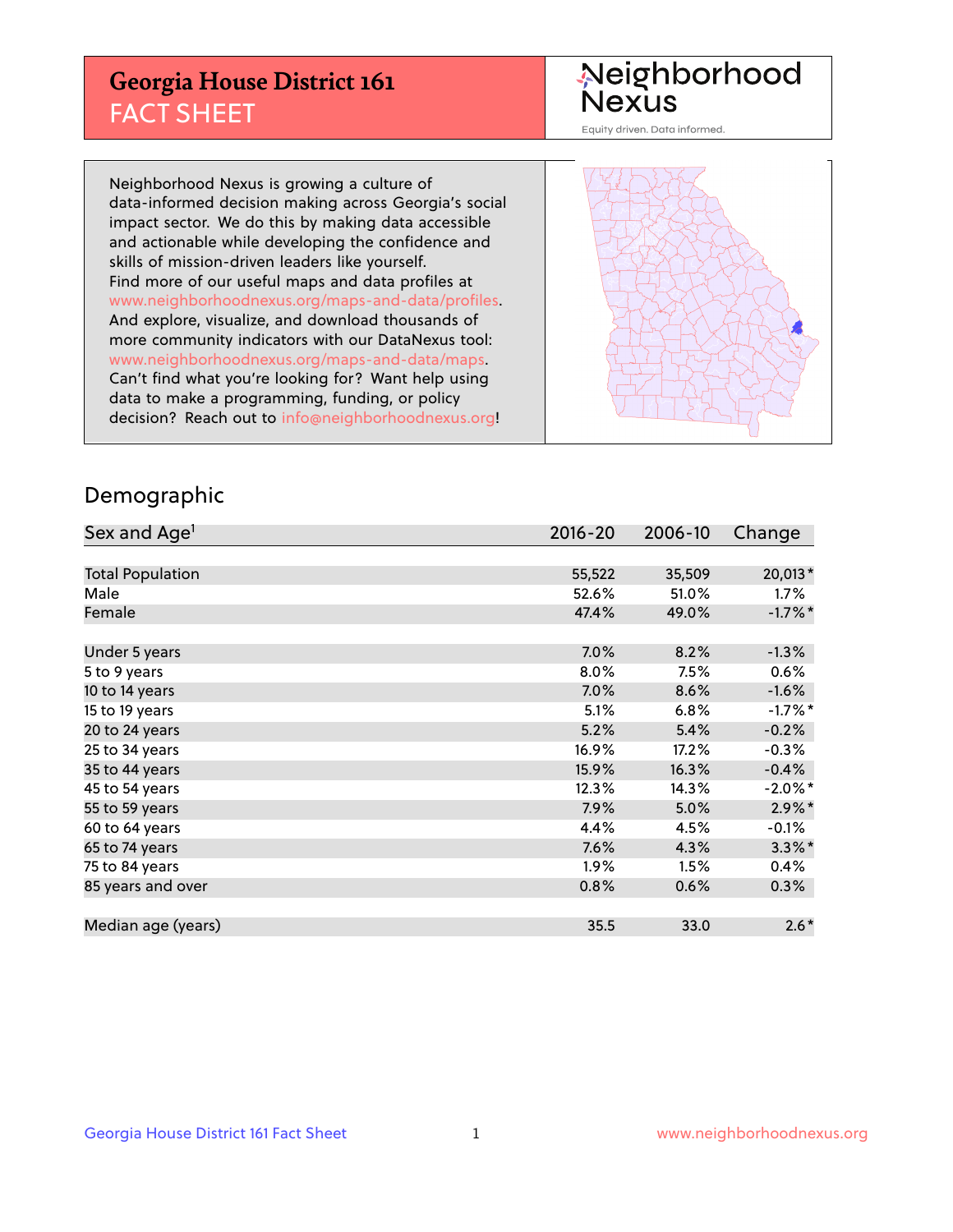## Demographic, continued...

| Race <sup>2</sup>                                            | $2016 - 20$ | 2006-10 | Change     |
|--------------------------------------------------------------|-------------|---------|------------|
| <b>Total population</b>                                      | 55,522      | 35,509  | 20,013*    |
| One race                                                     | 96.8%       | 99.0%   | $-2.1\%$ * |
| White                                                        | 70.1%       | 76.9%   | $-6.8\%$ * |
| <b>Black or African American</b>                             | 22.7%       | 17.0%   | $5.7\%$ *  |
| American Indian and Alaska Native                            | 0.1%        | 0.7%    | $-0.6%$    |
| Asian                                                        | 1.7%        | 2.5%    | $-0.8%$    |
| Native Hawaiian and Other Pacific Islander                   | 0.0%        | 0.1%    | $-0.1%$    |
| Some other race                                              | 2.3%        | 1.7%    | 0.5%       |
| Two or more races                                            | 3.2%        | 1.0%    | $2.1\%$ *  |
| Race alone or in combination with other race(s) <sup>3</sup> | $2016 - 20$ | 2006-10 | Change     |
|                                                              |             |         |            |
| Total population                                             | 55,522      | 35,509  | 20,013*    |
| White                                                        | 72.9%       | 77.7%   | $-4.8\%$ * |
| <b>Black or African American</b>                             | 24.2%       | 17.7%   | $6.5%$ *   |
| American Indian and Alaska Native                            | 1.2%        | 0.8%    | 0.4%       |
| Asian                                                        | 2.8%        | 2.9%    | $-0.1%$    |
| Native Hawaiian and Other Pacific Islander                   | 0.1%        | 0.1%    | $-0.1%$    |
| Some other race                                              | 2.6%        | 1.8%    | 0.8%       |
| Hispanic or Latino and Race <sup>4</sup>                     | $2016 - 20$ | 2006-10 | Change     |
|                                                              |             |         |            |
| <b>Total population</b>                                      | 55,522      | 35,509  | 20,013*    |
| Hispanic or Latino (of any race)                             | 6.6%        | 3.5%    | $3.0\%$ *  |
| Not Hispanic or Latino                                       | 93.4%       | 96.5%   | $-3.0\%$ * |
| White alone                                                  | 66.5%       | 74.9%   | $-8.5%$ *  |
| Black or African American alone                              | 22.2%       | 16.9%   | $5.3\%$ *  |
| American Indian and Alaska Native alone                      | 0.1%        | 0.7%    | $-0.6%$    |
| Asian alone                                                  | 1.7%        | 2.5%    | $-0.8%$    |
| Native Hawaiian and Other Pacific Islander alone             | 0.0%        | 0.1%    | $-0.1%$    |
| Some other race alone                                        | 0.5%        | 0.3%    | 0.2%       |
| Two or more races                                            | 2.5%        | 1.0%    | $1.5\%$ *  |
| U.S. Citizenship Status <sup>5</sup>                         | $2016 - 20$ | 2006-10 | Change     |
|                                                              |             |         |            |
| Foreign-born population                                      | 3,455       | 1,810   | $1,644*$   |
| Naturalized U.S. citizen                                     | 47.7%       | 38.4%   | 9.3%       |
| Not a U.S. citizen                                           | 52.3%       | 61.6%   | $-9.3%$    |
| Citizen, Voting Age Population <sup>6</sup>                  | $2016 - 20$ | 2006-10 | Change     |
| Citizen, 18 and over population                              | 39,793      | 24,238  | 15,555*    |
| Male                                                         | 51.7%       | 51.5%   | 0.2%       |
| Female                                                       | 48.3%       | 48.5%   | $-0.2%$    |
|                                                              |             |         |            |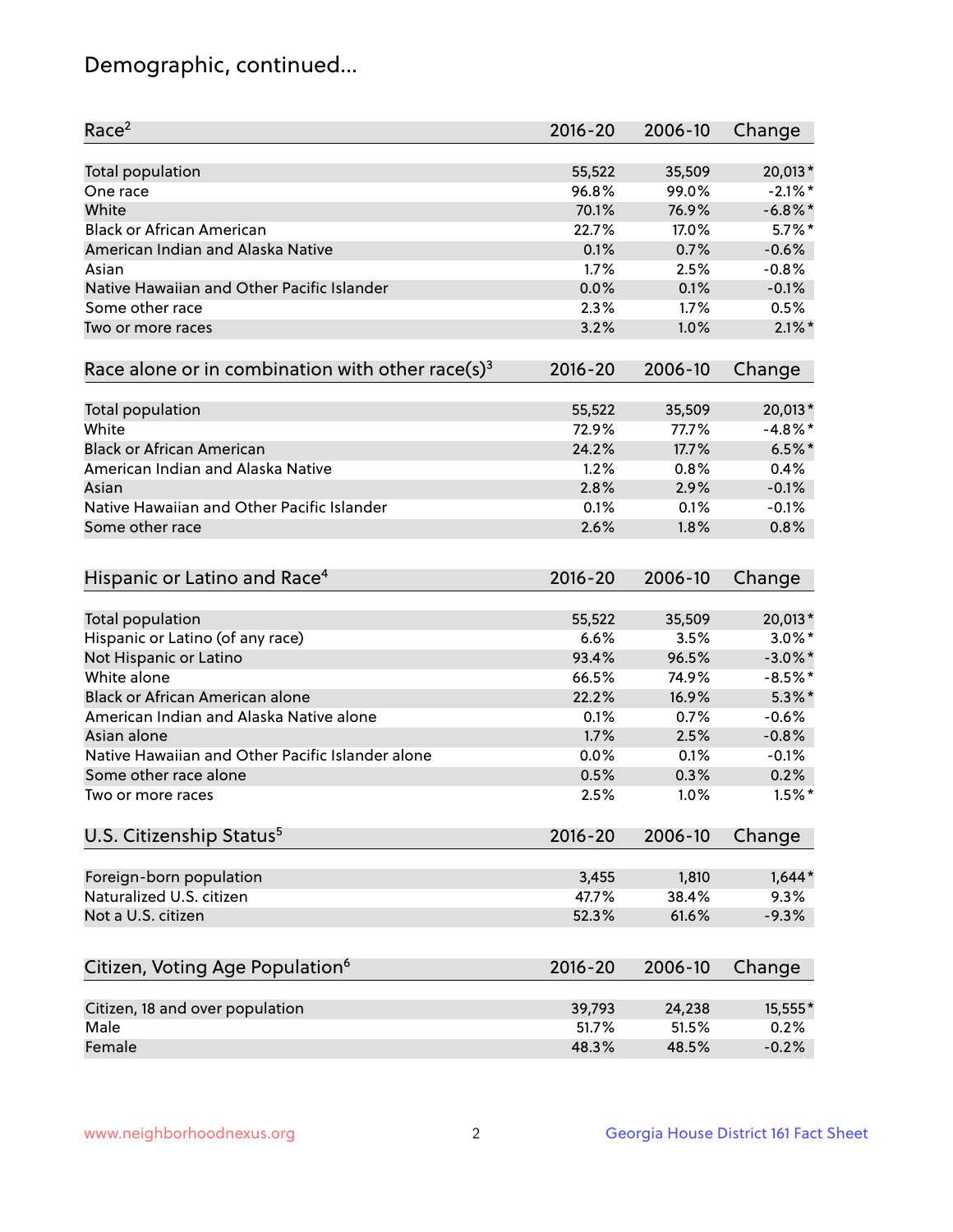#### Economic

| Income <sup>7</sup>                                 | $2016 - 20$ | 2006-10 | Change     |
|-----------------------------------------------------|-------------|---------|------------|
|                                                     |             |         |            |
| All households                                      | 20,206      | 12,200  | 8,006*     |
| Less than \$10,000                                  | 1.9%        | 5.0%    | $-3.1\%$ * |
| \$10,000 to \$14,999                                | 2.5%        | 1.7%    | 0.9%       |
| \$15,000 to \$24,999                                | 6.1%        | 7.5%    | $-1.4%$    |
| \$25,000 to \$34,999                                | 4.8%        | 8.5%    | $-3.7%$ *  |
| \$35,000 to \$49,999                                | 13.1%       | 15.0%   | $-1.8%$    |
| \$50,000 to \$74,999                                | 18.6%       | 23.1%   | $-4.5%$    |
| \$75,000 to \$99,999                                | 20.6%       | 17.6%   | 2.9%       |
| \$100,000 to \$149,999                              | 18.2%       | 15.3%   | 2.9%       |
| \$150,000 to \$199,999                              | 7.8%        | 4.6%    | $3.2\%$ *  |
| \$200,000 or more                                   | 6.5%        | 1.8%    | 4.7%*      |
| Median household income (dollars)                   | 78,613      | 63,444  | 15,169*    |
| Mean household income (dollars)                     | 90,874      | 71,997  | 18,878*    |
| With earnings                                       | 84.6%       | 90.2%   | $-5.6\%$ * |
| Mean earnings (dollars)                             | 89,011      | 70,025  | 18,986*    |
| <b>With Social Security</b>                         | 22.9%       | 16.8%   | $6.1\%$ *  |
| Mean Social Security income (dollars)               | 21,278      | 17,014  | $4,264*$   |
| With retirement income                              | 17.0%       | 13.0%   | 4.0%*      |
| Mean retirement income (dollars)                    | 22,236      | 20,728  | 1,508      |
| With Supplemental Security Income                   | 2.0%        | 2.3%    | $-0.3%$    |
| Mean Supplemental Security Income (dollars)         | 10,365      | 7,792   | $2,574*$   |
| With cash public assistance income                  | 0.8%        | 0.8%    | $-0.1%$    |
| Mean cash public assistance income (dollars)        | 765         | 1,959   | $-1,194$   |
| With Food Stamp/SNAP benefits in the past 12 months | 5.4%        | 4.1%    | 1.4%       |
|                                                     |             |         |            |
| Families                                            | 13,710      | 9,434   | 4,275*     |
| Less than \$10,000                                  | 1.1%        | 3.8%    | $-2.7%$    |
| \$10,000 to \$14,999                                | 1.0%        | 2.2%    | $-1.2%$    |
| \$15,000 to \$24,999                                | 4.7%        | 6.4%    | $-1.7%$    |
| \$25,000 to \$34,999                                | 3.2%        | 7.3%    | $-4.2%$ *  |
| \$35,000 to \$49,999                                | 9.9%        | 14.8%   | $-4.8\%$ * |
| \$50,000 to \$74,999                                | 18.5%       | 22.0%   | $-3.5%$    |
| \$75,000 to \$99,999                                | 23.2%       | 18.7%   | 4.5%*      |
| \$100,000 to \$149,999                              | 21.8%       | 17.8%   | 4.0%*      |
| \$150,000 to \$199,999                              | 10.3%       | 4.9%    | $5.4\%$ *  |
| \$200,000 or more                                   | 6.4%        | 2.1%    | 4.3%*      |
| Median family income (dollars)                      | 87,589      | 67,439  | 20,150*    |
| Mean family income (dollars)                        | 98,499      | 76,250  | 22,249*    |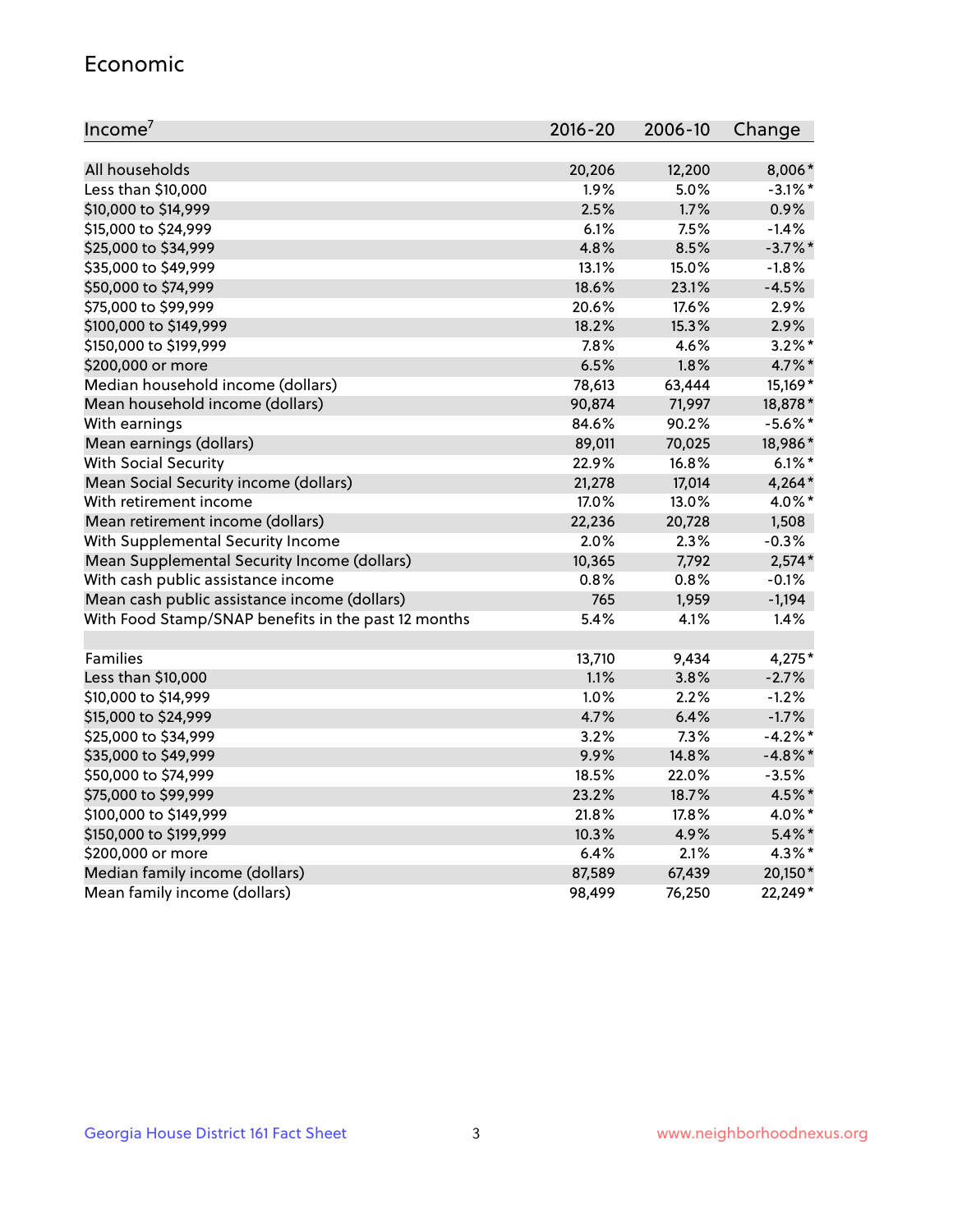## Economic, continued...

| Nonfamily households<br>6,497<br>2,765<br>$3,731*$<br>Median nonfamily income (dollars)<br>48,745<br>46,091<br>2,655<br>Mean nonfamily income (dollars)<br>16,101*<br>68,113<br>52,012<br>7,265*<br>Median earnings for workers (dollars)<br>43,085<br>35,820<br>Median earnings for male full-time, year-round workers<br>60,080<br>52,612<br>7,468*<br>(dollars)<br>$6,115*$<br>Median earnings for female full-time, year-round workers<br>42,328<br>36,212<br>(dollars)<br>Per capita income (dollars)<br>33,968<br>25,428<br>8,539*<br>Families and People Below Poverty Level <sup>9</sup><br>$2016 - 20$<br>2006-10<br>Change | Income, continued <sup>8</sup> | $2016 - 20$ | 2006-10 | Change |
|--------------------------------------------------------------------------------------------------------------------------------------------------------------------------------------------------------------------------------------------------------------------------------------------------------------------------------------------------------------------------------------------------------------------------------------------------------------------------------------------------------------------------------------------------------------------------------------------------------------------------------------|--------------------------------|-------------|---------|--------|
|                                                                                                                                                                                                                                                                                                                                                                                                                                                                                                                                                                                                                                      |                                |             |         |        |
|                                                                                                                                                                                                                                                                                                                                                                                                                                                                                                                                                                                                                                      |                                |             |         |        |
|                                                                                                                                                                                                                                                                                                                                                                                                                                                                                                                                                                                                                                      |                                |             |         |        |
|                                                                                                                                                                                                                                                                                                                                                                                                                                                                                                                                                                                                                                      |                                |             |         |        |
|                                                                                                                                                                                                                                                                                                                                                                                                                                                                                                                                                                                                                                      |                                |             |         |        |
|                                                                                                                                                                                                                                                                                                                                                                                                                                                                                                                                                                                                                                      |                                |             |         |        |
|                                                                                                                                                                                                                                                                                                                                                                                                                                                                                                                                                                                                                                      |                                |             |         |        |
|                                                                                                                                                                                                                                                                                                                                                                                                                                                                                                                                                                                                                                      |                                |             |         |        |
|                                                                                                                                                                                                                                                                                                                                                                                                                                                                                                                                                                                                                                      |                                |             |         |        |
|                                                                                                                                                                                                                                                                                                                                                                                                                                                                                                                                                                                                                                      |                                |             |         |        |
|                                                                                                                                                                                                                                                                                                                                                                                                                                                                                                                                                                                                                                      |                                |             |         |        |
|                                                                                                                                                                                                                                                                                                                                                                                                                                                                                                                                                                                                                                      |                                |             |         |        |
|                                                                                                                                                                                                                                                                                                                                                                                                                                                                                                                                                                                                                                      |                                |             |         |        |
|                                                                                                                                                                                                                                                                                                                                                                                                                                                                                                                                                                                                                                      |                                |             |         |        |
|                                                                                                                                                                                                                                                                                                                                                                                                                                                                                                                                                                                                                                      |                                |             |         |        |
|                                                                                                                                                                                                                                                                                                                                                                                                                                                                                                                                                                                                                                      | <b>All families</b>            |             |         |        |
| $-3.7\%$ *<br>3.5%<br>7.2%<br>5.5%<br>8.3%                                                                                                                                                                                                                                                                                                                                                                                                                                                                                                                                                                                           |                                |             |         |        |
| With related children under 18 years<br>$-2.9%$<br>$-10.7%$                                                                                                                                                                                                                                                                                                                                                                                                                                                                                                                                                                          |                                |             |         |        |
| With related children under 5 years only<br>0.6%<br>11.3%<br>1.6%                                                                                                                                                                                                                                                                                                                                                                                                                                                                                                                                                                    |                                |             |         |        |
| Married couple families<br>3.2%<br>$-1.6%$<br>2.2%                                                                                                                                                                                                                                                                                                                                                                                                                                                                                                                                                                                   |                                |             |         |        |
| With related children under 18 years<br>2.8%<br>$-0.6%$                                                                                                                                                                                                                                                                                                                                                                                                                                                                                                                                                                              |                                |             |         |        |
| With related children under 5 years only<br>0.0%<br>0.0%<br>0.0%                                                                                                                                                                                                                                                                                                                                                                                                                                                                                                                                                                     |                                |             |         |        |
| Families with female householder, no husband present<br>14.7%<br>25.7%<br>$-11.0%$                                                                                                                                                                                                                                                                                                                                                                                                                                                                                                                                                   |                                |             |         |        |
| With related children under 18 years<br>20.2%<br>30.8%<br>$-10.6%$                                                                                                                                                                                                                                                                                                                                                                                                                                                                                                                                                                   |                                |             |         |        |
| With related children under 5 years only<br>2.4%<br>42.4%<br>$-40.0%$                                                                                                                                                                                                                                                                                                                                                                                                                                                                                                                                                                |                                |             |         |        |
| 5.4%<br>$-3.1\%$ *<br>All people<br>8.5%                                                                                                                                                                                                                                                                                                                                                                                                                                                                                                                                                                                             |                                |             |         |        |
| Under 18 years<br>7.6%<br>10.1%<br>$-2.4%$                                                                                                                                                                                                                                                                                                                                                                                                                                                                                                                                                                                           |                                |             |         |        |
| Related children under 18 years<br>6.8%<br>$-2.9%$<br>9.7%                                                                                                                                                                                                                                                                                                                                                                                                                                                                                                                                                                           |                                |             |         |        |
| Related children under 5 years<br>$-6.3%$<br>4.4%<br>10.7%                                                                                                                                                                                                                                                                                                                                                                                                                                                                                                                                                                           |                                |             |         |        |
| 7.6%<br>$-1.6%$<br>Related children 5 to 17 years<br>9.2%                                                                                                                                                                                                                                                                                                                                                                                                                                                                                                                                                                            |                                |             |         |        |
| 18 years and over<br>$-3.3%$<br>4.6%<br>7.9%                                                                                                                                                                                                                                                                                                                                                                                                                                                                                                                                                                                         |                                |             |         |        |
| 3.4%<br>$-4.5%$ *<br>18 to 64 years<br>8.0%                                                                                                                                                                                                                                                                                                                                                                                                                                                                                                                                                                                          |                                |             |         |        |
| 65 years and over<br>4.5%<br>11.9%<br>7.4%                                                                                                                                                                                                                                                                                                                                                                                                                                                                                                                                                                                           |                                |             |         |        |
| $-3.7\%$ *<br>People in families<br>3.7%<br>7.4%                                                                                                                                                                                                                                                                                                                                                                                                                                                                                                                                                                                     |                                |             |         |        |
| Unrelated individuals 15 years and over<br>17.2%<br>14.1%<br>$-3.0%$                                                                                                                                                                                                                                                                                                                                                                                                                                                                                                                                                                 |                                |             |         |        |
|                                                                                                                                                                                                                                                                                                                                                                                                                                                                                                                                                                                                                                      |                                |             |         |        |
| Non-Hispanic white people<br>5.8%<br>8.3%<br>$-2.5%$                                                                                                                                                                                                                                                                                                                                                                                                                                                                                                                                                                                 |                                |             |         |        |
| Black or African-American people<br>$-8.4%$<br>2.7%<br>11.0%                                                                                                                                                                                                                                                                                                                                                                                                                                                                                                                                                                         |                                |             |         |        |
| Asian people<br>0.0%<br>$-3.4%$<br>3.4%                                                                                                                                                                                                                                                                                                                                                                                                                                                                                                                                                                                              |                                |             |         |        |
| 4.7%<br>Hispanic or Latino people<br>11.6%<br>6.9%                                                                                                                                                                                                                                                                                                                                                                                                                                                                                                                                                                                   |                                |             |         |        |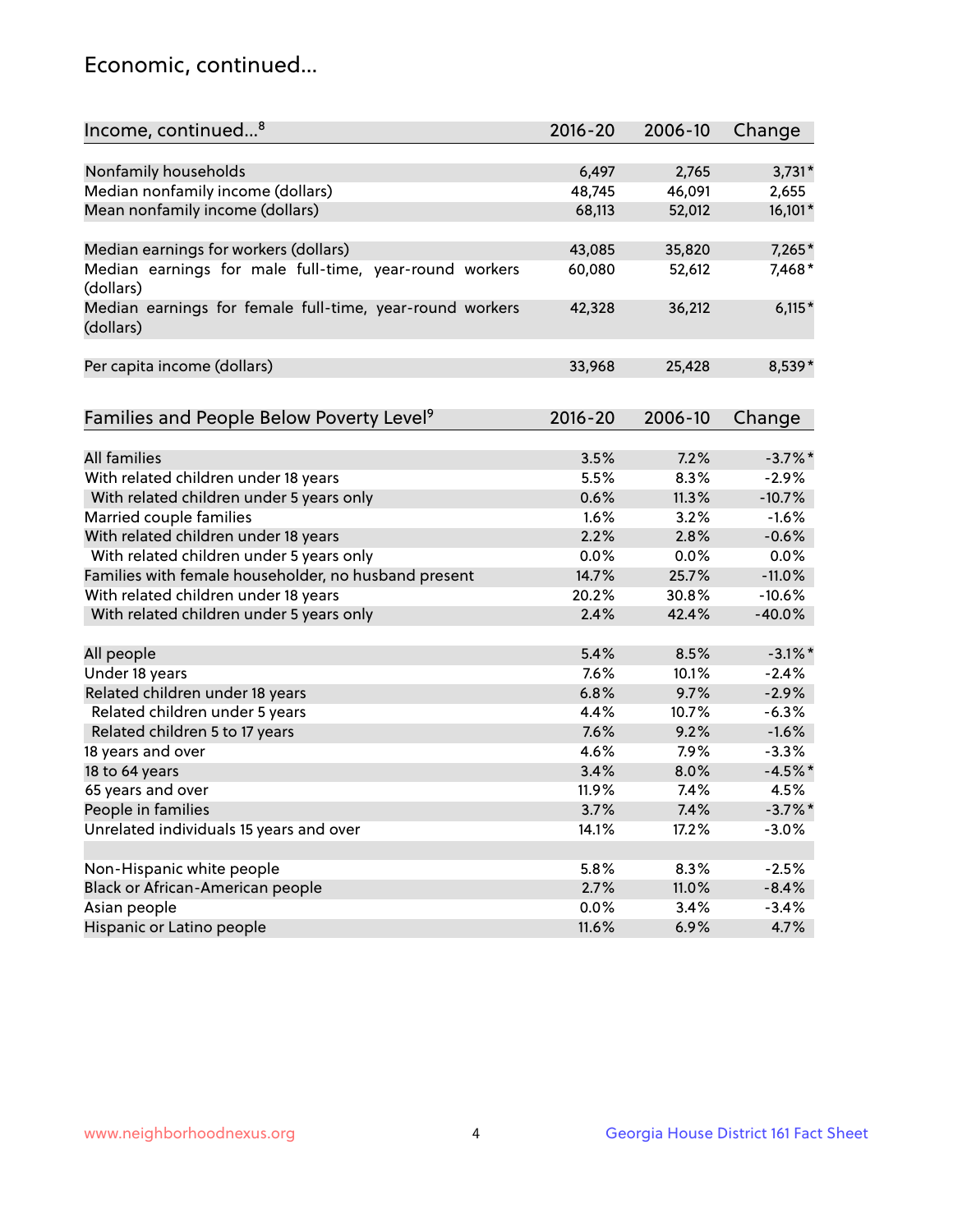## Employment

| Employment Status <sup>10</sup>                               | $2016 - 20$ | 2006-10 | Change    |
|---------------------------------------------------------------|-------------|---------|-----------|
|                                                               |             |         |           |
| Population 16 years and over                                  | 42,273      | 26,447  | 15,827*   |
| In labor force                                                | 67.5%       | 68.9%   | $-1.4%$   |
| Civilian labor force                                          | 66.3%       | 67.5%   | $-1.2%$   |
| Employed                                                      | 61.6%       | 62.0%   | $-0.4%$   |
| Unemployed                                                    | 4.7%        | 5.4%    | $-0.8%$   |
| <b>Armed Forces</b>                                           | 1.2%        | 1.4%    | $-0.2%$   |
| Not in labor force                                            | 32.5%       | 31.1%   | 1.4%      |
|                                                               |             |         |           |
| Civilian labor force                                          | 28,026      | 17,840  | 10,186*   |
| <b>Unemployment Rate</b>                                      | 7.0%        | 8.0%    | $-1.0%$   |
| Females 16 years and over                                     | 20,539      | 12,851  | 7,687*    |
| In labor force                                                | 61.2%       | 63.2%   | $-2.0%$   |
| Civilian labor force                                          | 61.2%       | 63.1%   | $-1.9%$   |
| Employed                                                      | 58.5%       | 57.4%   | 1.1%      |
|                                                               |             |         |           |
| Own children of the householder under 6 years                 | 4,297       | 3,273   | $1,024*$  |
| All parents in family in labor force                          | 63.7%       | 60.5%   | 3.2%      |
|                                                               |             |         | $2,572*$  |
| Own children of the householder 6 to 17 years                 | 9,020       | 6,448   |           |
| All parents in family in labor force                          | 70.0%       | 71.7%   | $-1.7%$   |
|                                                               |             |         |           |
| Industry <sup>11</sup>                                        | $2016 - 20$ | 2006-10 | Change    |
| Civilian employed population 16 years and over                | 26,060      | 16,406  | $9,654*$  |
| Agriculture, forestry, fishing and hunting, and mining        | 0.7%        | 0.2%    | 0.5%      |
| Construction                                                  | 4.9%        | 7.6%    | $-2.7%$   |
| Manufacturing                                                 | 18.6%       | 18.4%   | 0.3%      |
| Wholesale trade                                               | 3.0%        | 3.2%    | $-0.2%$   |
| Retail trade                                                  | 8.1%        | 9.4%    | $-1.4%$   |
| Transportation and warehousing, and utilities                 | 11.6%       | 10.5%   | 1.1%      |
| Information                                                   | 0.9%        | 1.2%    | $-0.3%$   |
| Finance and insurance, and real estate and rental and leasing | 5.7%        | 5.7%    | 0.1%      |
| Professional, scientific, and management, and administrative  | 7.3%        | $9.0\%$ | $-1.7%$   |
| and waste management services                                 |             |         |           |
| Educational services, and health care and social assistance   | 18.6%       | 19.4%   | $-0.8%$   |
| Arts, entertainment, and recreation, and accommodation and    | 8.0%        | 6.9%    | 1.1%      |
| food services                                                 |             |         |           |
| Other services, except public administration                  | 4.2%        | 3.7%    | 0.5%      |
| Public administration                                         | 8.2%        | 4.8%    | $3.4\%$ * |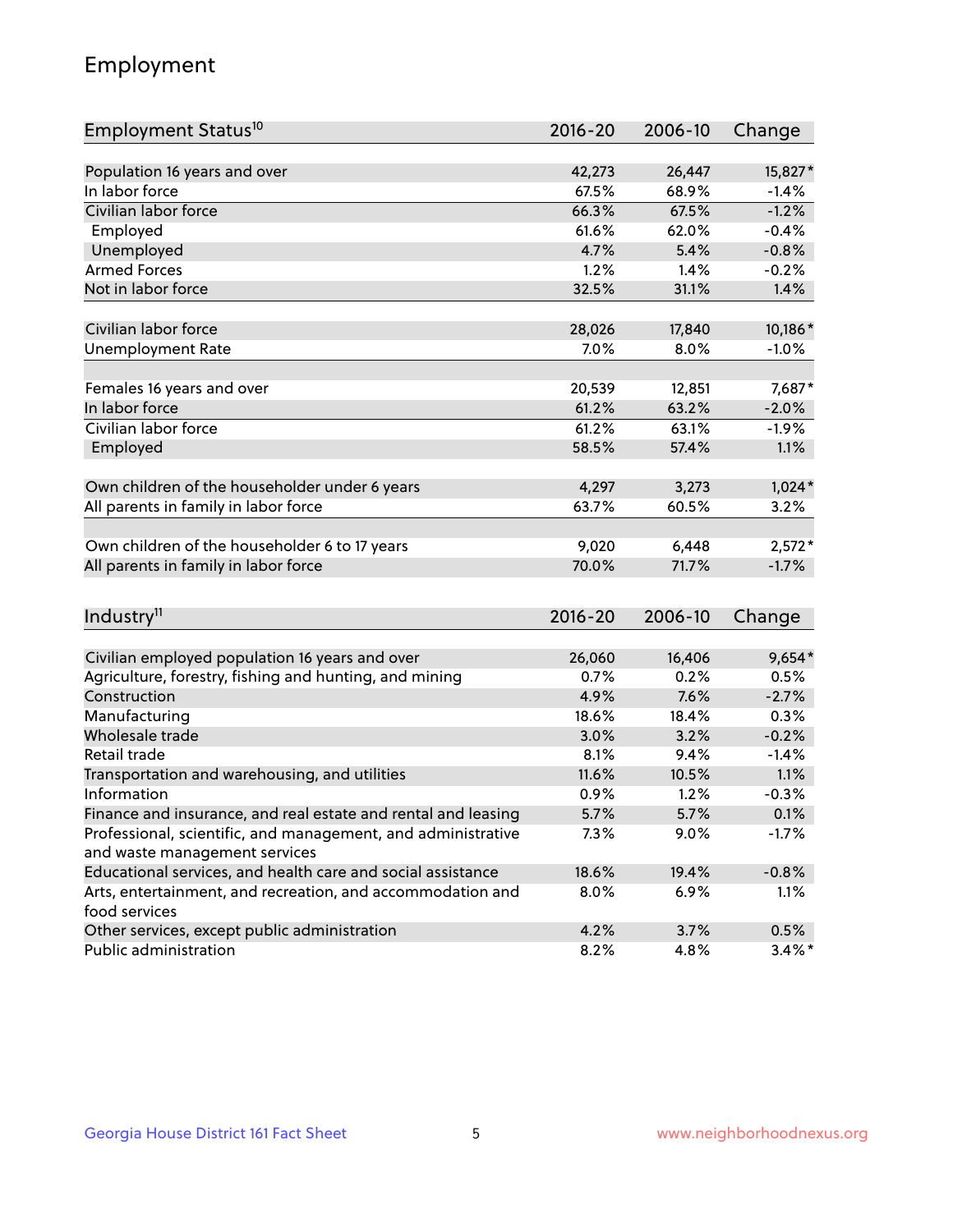## Employment, continued...

| Occupation <sup>12</sup>                                     | $2016 - 20$ | 2006-10 | Change     |
|--------------------------------------------------------------|-------------|---------|------------|
| Civilian employed population 16 years and over               | 26,060      | 16,406  | $9,654*$   |
| Management, business, science, and arts occupations          | 40.3%       | 34.5%   | $5.8\%$ *  |
| Service occupations                                          | 17.2%       | 13.1%   | $4.1\%$ *  |
| Sales and office occupations                                 | 17.3%       | 24.3%   | $-7.1\%$ * |
| Natural<br>and<br>maintenance<br>resources,<br>construction, | 9.4%        | 11.6%   | $-2.2%$    |
| occupations                                                  |             |         |            |
| Production, transportation, and material moving occupations  | 15.8%       | 16.5%   | $-0.7%$    |
| Class of Worker <sup>13</sup>                                | $2016 - 20$ | 2006-10 | Change     |
|                                                              |             |         |            |
| Civilian employed population 16 years and over               | 26,060      | 16,406  | $9,654*$   |
| Private wage and salary workers                              | 80.0%       | 77.0%   | 3.0%       |
| Government workers                                           | 15.1%       | 16.7%   | $-1.5%$    |
| Self-employed in own not incorporated business workers       | 4.7%        | 6.3%    | $-1.6%$    |
| Unpaid family workers                                        | 0.1%        | 0.1%    | 0.1%       |
| Job Flows <sup>14</sup>                                      | 2019        | 2010    | Change     |
|                                                              |             |         |            |
| Total Jobs in district                                       | 28,155      | 18,865  | 9,290      |
| Held by residents of district                                | 22.0%       | 18.5%   | 3.5%       |
| Held by non-residents of district                            | 78.0%       | 81.5%   | $-3.5%$    |
| Jobs by Industry Sector <sup>15</sup>                        | 2019        | 2010    | Change     |
|                                                              |             |         |            |
| Total Jobs in district                                       | 28,155      | 18,865  | 9,290      |
| Goods Producing sectors                                      | 43.6%       | 43.4%   | 0.2%       |
| Trade, Transportation, and Utilities sectors                 | 17.6%       | 22.5%   | $-4.9%$    |
| All Other Services sectors                                   | 38.8%       | 34.1%   | 4.7%       |
| Total Jobs in district held by district residents            | 6,184       | 3,492   | 2,692      |
|                                                              |             |         |            |
| <b>Goods Producing sectors</b>                               | 49.7%       | 49.0%   | 0.7%       |
| Trade, Transportation, and Utilities sectors                 | 13.2%       | 15.4%   | $-2.2%$    |
| All Other Services sectors                                   | 37.2%       | 35.6%   | 1.6%       |
| Jobs by Earnings <sup>16</sup>                               | 2019        | 2010    | Change     |
|                                                              |             |         |            |
| Total Jobs in district                                       | 28,155      | 18,865  | 9,290      |
| Jobs with earnings \$1250/month or less                      | 15.5%       | 20.0%   | $-4.5%$    |
| Jobs with earnings \$1251/month to \$3333/month              | 23.0%       | 28.5%   | $-5.4%$    |
| Jobs with earnings greater than \$3333/month                 | 61.4%       | 51.5%   | 9.9%       |
|                                                              |             |         |            |
| Total Jobs in district held by district residents            | 6,184       | 3,492   | 2,692      |
| Jobs with earnings \$1250/month or less                      | 14.5%       | 20.2%   | $-5.7%$    |
| Jobs with earnings \$1251/month to \$3333/month              | 18.4%       | 23.6%   | $-5.2%$    |
| Jobs with earnings greater than \$3333/month                 | 67.1%       | 56.2%   | 10.9%      |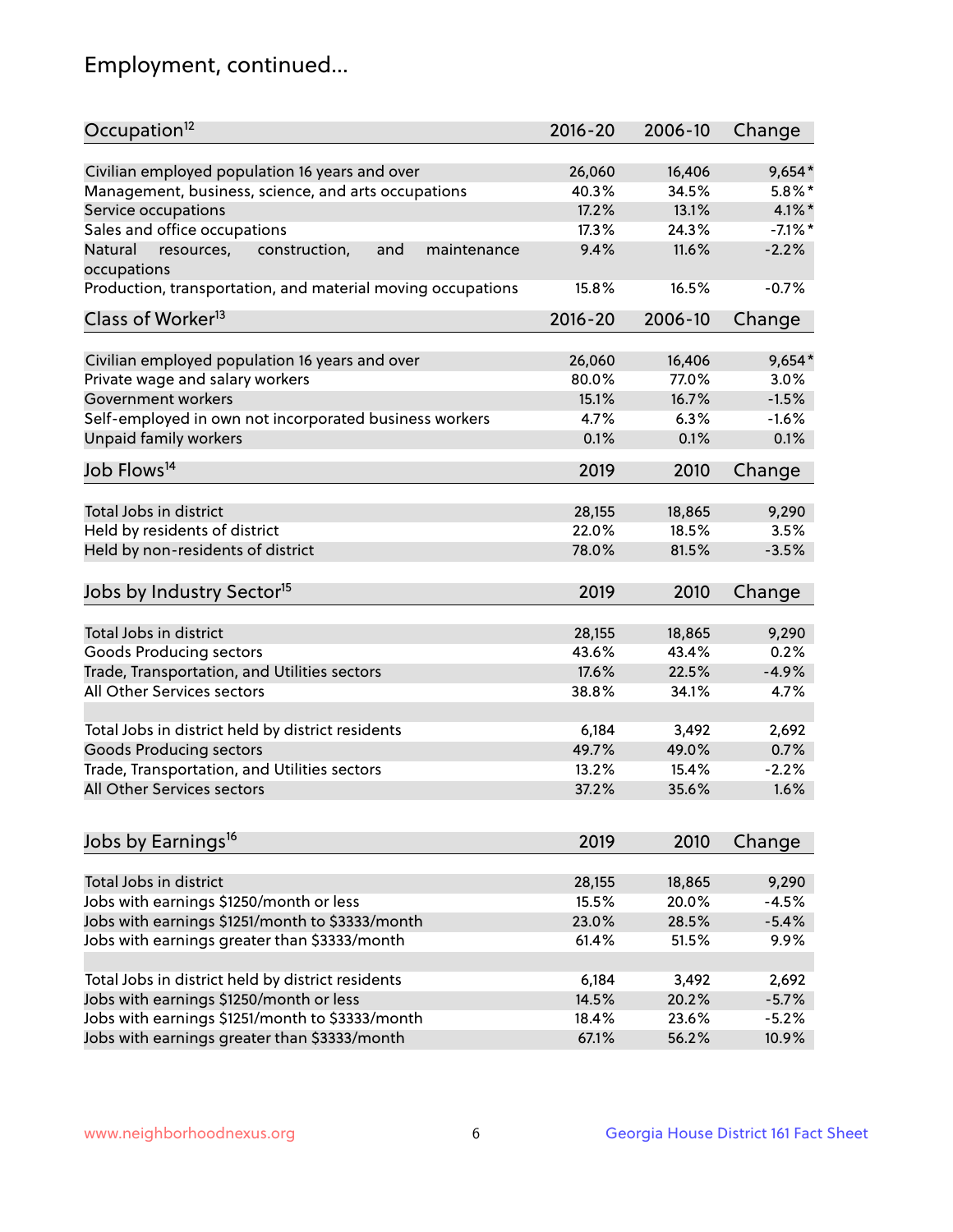## Employment, continued...

| Jobs by Age of Worker <sup>17</sup>               | 2019   | 2010   | Change  |
|---------------------------------------------------|--------|--------|---------|
|                                                   |        |        |         |
| Total Jobs in district                            | 28,155 | 18,865 | 9,290   |
| Jobs with workers age 29 or younger               | 20.6%  | 22.3%  | $-1.6%$ |
| Jobs with workers age 30 to 54                    | 57.6%  | 62.9%  | $-5.2%$ |
| Jobs with workers age 55 or older                 | 21.7%  | 14.9%  | 6.8%    |
|                                                   |        |        |         |
| Total Jobs in district held by district residents | 6,184  | 3,492  | 2,692   |
| Jobs with workers age 29 or younger               | 19.3%  | 23.5%  | $-4.2%$ |
| Jobs with workers age 30 to 54                    | 60.0%  | 61.6%  | $-1.6%$ |
| Jobs with workers age 55 or older                 | 20.7%  | 14.9%  | 5.8%    |

#### Education

| School Enrollment <sup>18</sup>                | $2016 - 20$ | 2006-10 | Change     |
|------------------------------------------------|-------------|---------|------------|
|                                                |             |         |            |
| Population 3 years and over enrolled in school | 14,467      | 10,304  | $4,163*$   |
| Nursery school, preschool                      | 5.8%        | $7.0\%$ | $-1.2%$    |
| Kindergarten                                   | 4.9%        | 6.1%    | $-1.1%$    |
| Elementary school (grades 1-8)                 | 46.3%       | 44.5%   | 1.8%       |
| High school (grades 9-12)                      | 19.0%       | 22.2%   | $-3.2%$    |
| College or graduate school                     | 24.0%       | 20.3%   | 3.7%       |
| Educational Attainment <sup>19</sup>           | $2016 - 20$ | 2006-10 | Change     |
|                                                |             |         |            |
| Population 25 years and over                   | 37,597      | 22,581  | 15,016*    |
| Less than 9th grade                            | 2.2%        | 3.4%    | $-1.1\%$   |
| 9th to 12th grade, no diploma                  | 5.1%        | 8.8%    | $-3.7\%$ * |
| High school graduate (includes equivalency)    | 29.2%       | 34.9%   | $-5.7%$ *  |
| Some college, no degree                        | 21.9%       | 22.0%   | $-0.1%$    |
| Associate's degree                             | 10.3%       | 7.5%    | $2.8\%$ *  |
| Bachelor's degree                              | 22.0%       | 15.3%   | $6.7\%$ *  |
| Graduate or professional degree                | 9.3%        | 8.0%    | $1.3\%$    |
|                                                |             |         |            |
| Percent high school graduate or higher         | 92.7%       | 87.8%   | 4.9%*      |
| Percent bachelor's degree or higher            | 31.3%       | 23.3%   | $8.0\%$ *  |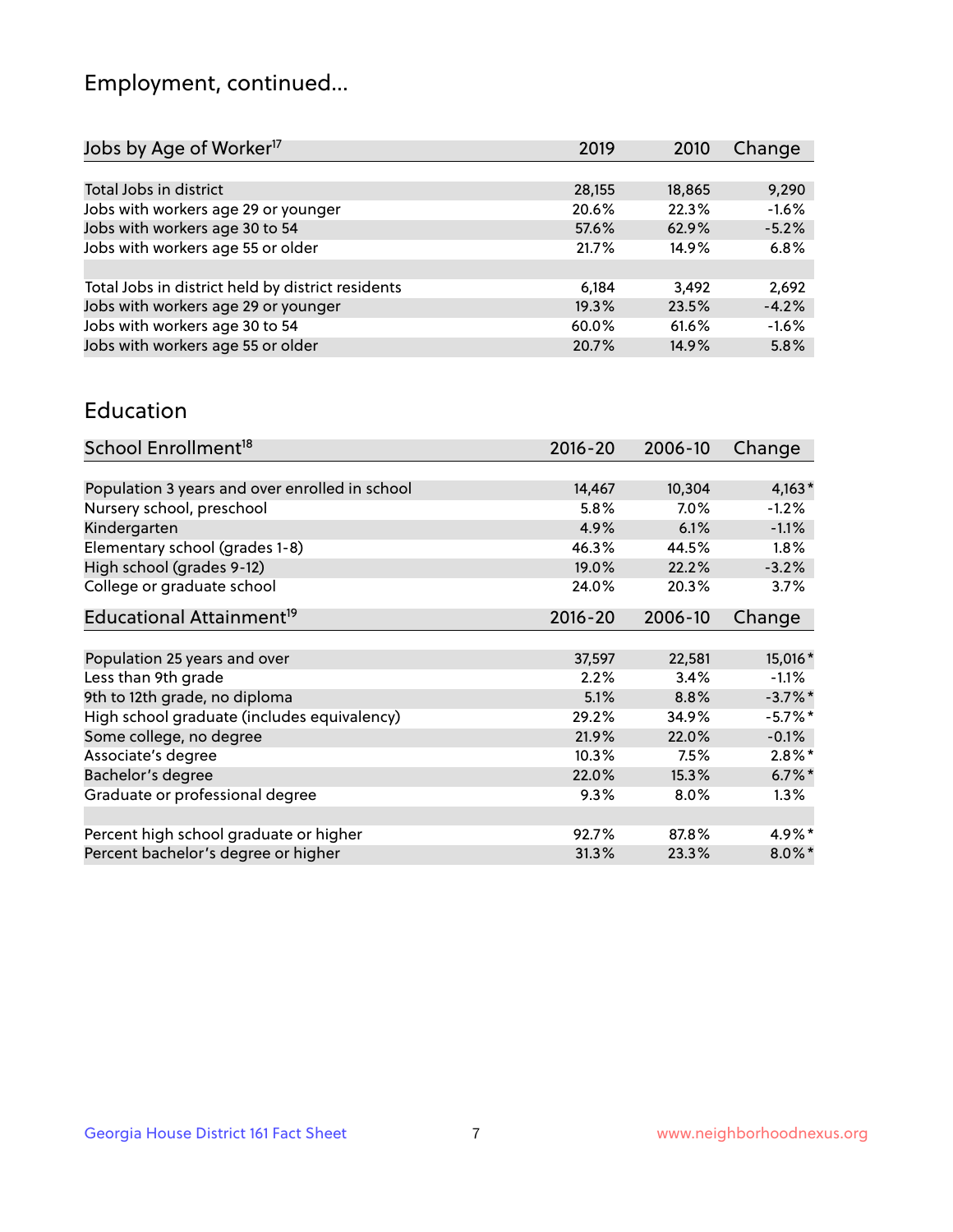## Housing

| Households by Type <sup>20</sup>                     | 2016-20     | 2006-10 | Change      |
|------------------------------------------------------|-------------|---------|-------------|
|                                                      |             |         |             |
| <b>Total households</b>                              | 20,206      | 12,200  | 8,006*      |
| Family households (families)                         | 67.8%       | 77.3%   | $-9.5%$ *   |
| With own children under 18 years                     | 31.0%       | 42.9%   | $-12.0\%$ * |
| Married-couple family                                | 54.5%       | 62.2%   | $-7.7\%$ *  |
| With own children of the householder under 18 years  | 22.9%       | 33.5%   | $-10.6%$ *  |
| Male householder, no wife present, family            | 3.9%        | 4.0%    | $-0.1%$     |
| With own children of the householder under 18 years  | 2.4%        | 2.4%    | $-0.0%$     |
| Female householder, no husband present, family       | 9.5%        | 11.2%   | $-1.7%$     |
| With own children of the householder under 18 years  | 5.7%        | 7.0%    | $-1.4%$     |
| Nonfamily households                                 | 32.2%       | 22.7%   | $9.5%$ *    |
| Householder living alone                             | 28.4%       | 18.2%   | $10.2\%$ *  |
| 65 years and over                                    | 7.7%        | 3.5%    | $4.2\%$ *   |
| Households with one or more people under 18 years    | 33.0%       | 46.9%   | $-13.8\%$ * |
| Households with one or more people 65 years and over | 20.2%       | 13.5%   | $6.7\%$ *   |
| Average household size                               | 2.65        | 2.83    | $-0.18*$    |
| Average family size                                  | 3.24        | 3.20    | 0.04        |
|                                                      |             |         |             |
| Housing Occupancy <sup>21</sup>                      | $2016 - 20$ | 2006-10 | Change      |
| Total housing units                                  | 20,944      | 13,496  | 7,448*      |
| Occupied housing units                               | 96.5%       | 90.4%   | $6.1\%$ *   |
| Vacant housing units                                 | 3.5%        | 9.6%    | $-6.1\%$ *  |
|                                                      |             |         |             |
| Homeowner vacancy rate                               | 1.2         | 2.1     | $-0.9$      |
| Rental vacancy rate                                  | 4.0         | 8.3     | $-4.3$      |
| Units in Structure <sup>22</sup>                     | 2016-20     | 2006-10 | Change      |
| Total housing units                                  | 20,944      | 13,496  | $7,448*$    |
| 1-unit, detached                                     | 70.9%       | 70.8%   | 0.1%        |
| 1-unit, attached                                     | 2.9%        | 2.7%    | 0.2%        |
| 2 units                                              | 0.9%        | 1.8%    | $-0.9%$     |
| 3 or 4 units                                         | 2.6%        | 0.8%    | 1.9%        |
| 5 to 9 units                                         | 4.5%        | 4.0%    | 0.5%        |
|                                                      |             |         |             |
| 10 to 19 units<br>20 or more units                   | 4.5%        | 6.9%    | $-2.4%$     |
|                                                      | 7.4%        | 3.5%    | 3.9%        |
| Mobile home                                          | 5.9%        | 9.6%    | $-3.7\%$ *  |
| Boat, RV, van, etc.                                  | 0.3%        | $0.0\%$ | 0.3%        |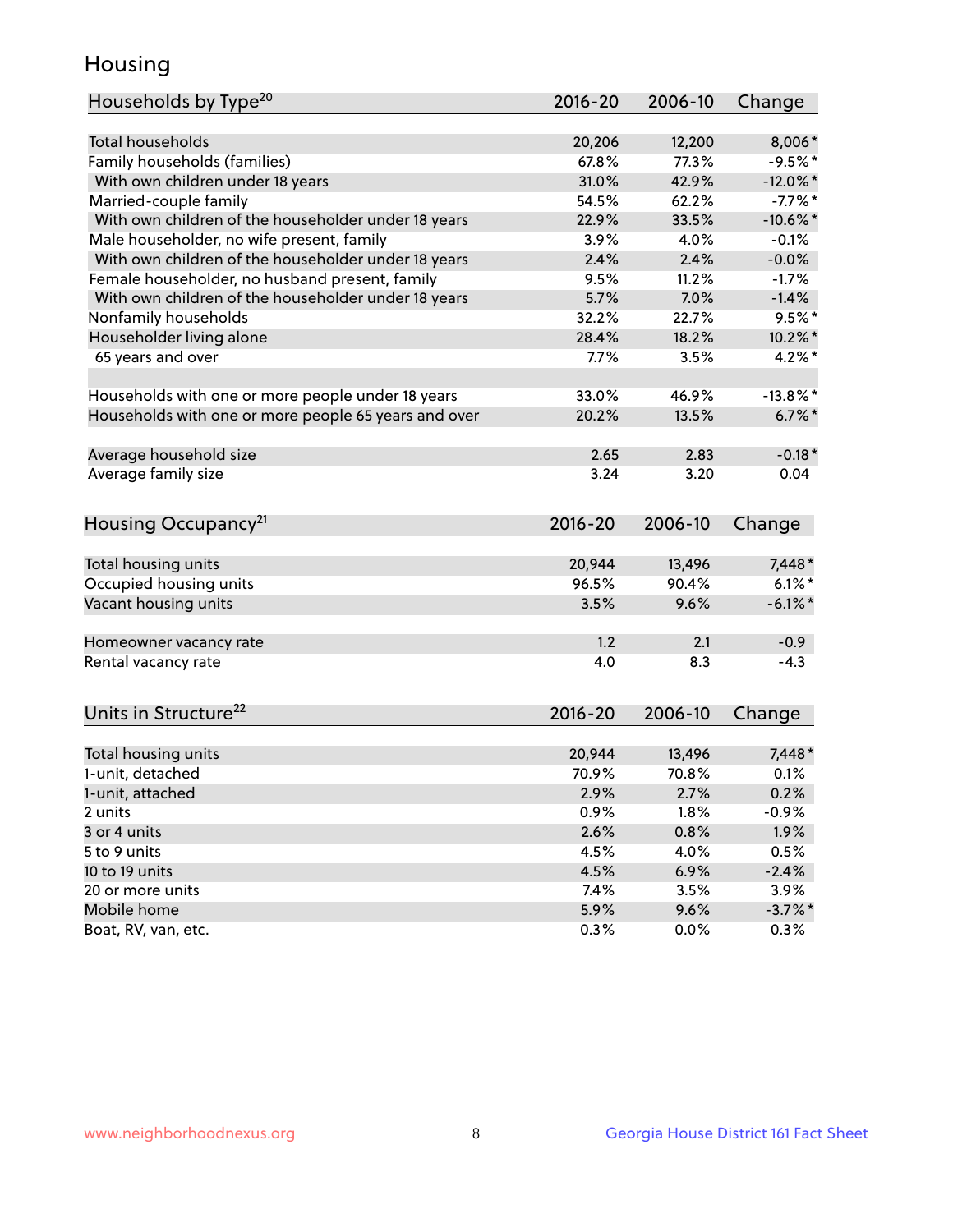## Housing, Continued...

| Year Structure Built <sup>23</sup>             | 2016-20     | 2006-10 | Change     |
|------------------------------------------------|-------------|---------|------------|
| Total housing units                            | 20,944      | 13,496  | 7,448*     |
| Built 2014 or later                            | 12.9%       | (X)     | (X)        |
| Built 2010 to 2013                             | 11.0%       | (X)     | (X)        |
| Built 2000 to 2009                             | 38.7%       | 45.1%   | $-6.4\%$ * |
| Built 1990 to 1999                             | 15.7%       | 26.9%   | $-11.2%$   |
| Built 1980 to 1989                             | 7.3%        | 11.1%   | $-3.9\%$ * |
| Built 1970 to 1979                             | 6.4%        | 5.1%    | 1.3%       |
| Built 1960 to 1969                             | 4.7%        | 5.1%    | $-0.4%$    |
| Built 1950 to 1959                             | 1.4%        | 3.3%    | $-1.9%$ *  |
| Built 1940 to 1949                             | 0.6%        | 1.1%    | $-0.5%$    |
| Built 1939 or earlier                          | 1.4%        | 2.2%    | $-0.8%$    |
| Housing Tenure <sup>24</sup>                   | $2016 - 20$ | 2006-10 | Change     |
|                                                |             |         |            |
| Occupied housing units                         | 20,206      | 12,200  | 8,006*     |
| Owner-occupied                                 | 66.7%       | 70.3%   | $-3.5%$    |
| Renter-occupied                                | 33.3%       | 29.7%   | 3.5%       |
| Average household size of owner-occupied unit  | 2.77        | 2.84    | $-0.07*$   |
| Average household size of renter-occupied unit | 2.41        | 2.81    | $-0.41*$   |
| Residence 1 Year Ago <sup>25</sup>             | $2016 - 20$ | 2006-10 | Change     |
| Population 1 year and over                     | 54,509      | 34,832  | 19,677*    |
| Same house                                     | 82.6%       | 78.5%   | $4.1\%$ *  |
| Different house in the U.S.                    | 17.0%       | 21.1%   | $-4.0%$    |
| Same county                                    | 6.0%        | 9.2%    | $-3.3\%$ * |
| Different county                               | 11.0%       | 11.8%   | $-0.8%$    |
| Same state                                     | 6.8%        | 8.9%    | $-2.0%$    |
| Different state                                | 4.2%        | 3.0%    | 1.2%       |
| Abroad                                         | 0.3%        | 0.4%    | $-0.1%$    |
| Value of Housing Unit <sup>26</sup>            | 2016-20     | 2006-10 | Change     |
|                                                |             |         |            |
| Owner-occupied units                           | 13,487      | 8,576   | 4,911*     |
| Less than \$50,000                             | 2.9%        | 3.9%    | $-1.0%$    |
| \$50,000 to \$99,999                           | 7.2%        | 8.1%    | $-0.9%$    |
| \$100,000 to \$149,999                         | 15.3%       | 23.1%   | $-7.8%$ *  |
| \$150,000 to \$199,999                         | 26.3%       | 28.0%   | $-1.7%$    |
| \$200,000 to \$299,999                         | 38.3%       | 24.7%   | 13.6%*     |
| \$300,000 to \$499,999                         | 8.8%        | 10.0%   | $-1.2%$    |
| \$500,000 to \$999,999                         | 0.6%        | 0.9%    | $-0.3%$    |
| \$1,000,000 or more                            | 0.7%        | 1.4%    | $-0.7%$    |
| Median (dollars)                               | 196,461     | 177,342 | 19,118*    |
| Mortgage Status <sup>27</sup>                  | $2016 - 20$ | 2006-10 | Change     |
| Owner-occupied units                           | 13,487      | 8,576   | 4,911*     |
| Housing units with a mortgage                  | 75.1%       | 80.4%   | $-5.3\%$ * |
| Housing units without a mortgage               | 24.9%       | 19.6%   | $5.3\%$ *  |
|                                                |             |         |            |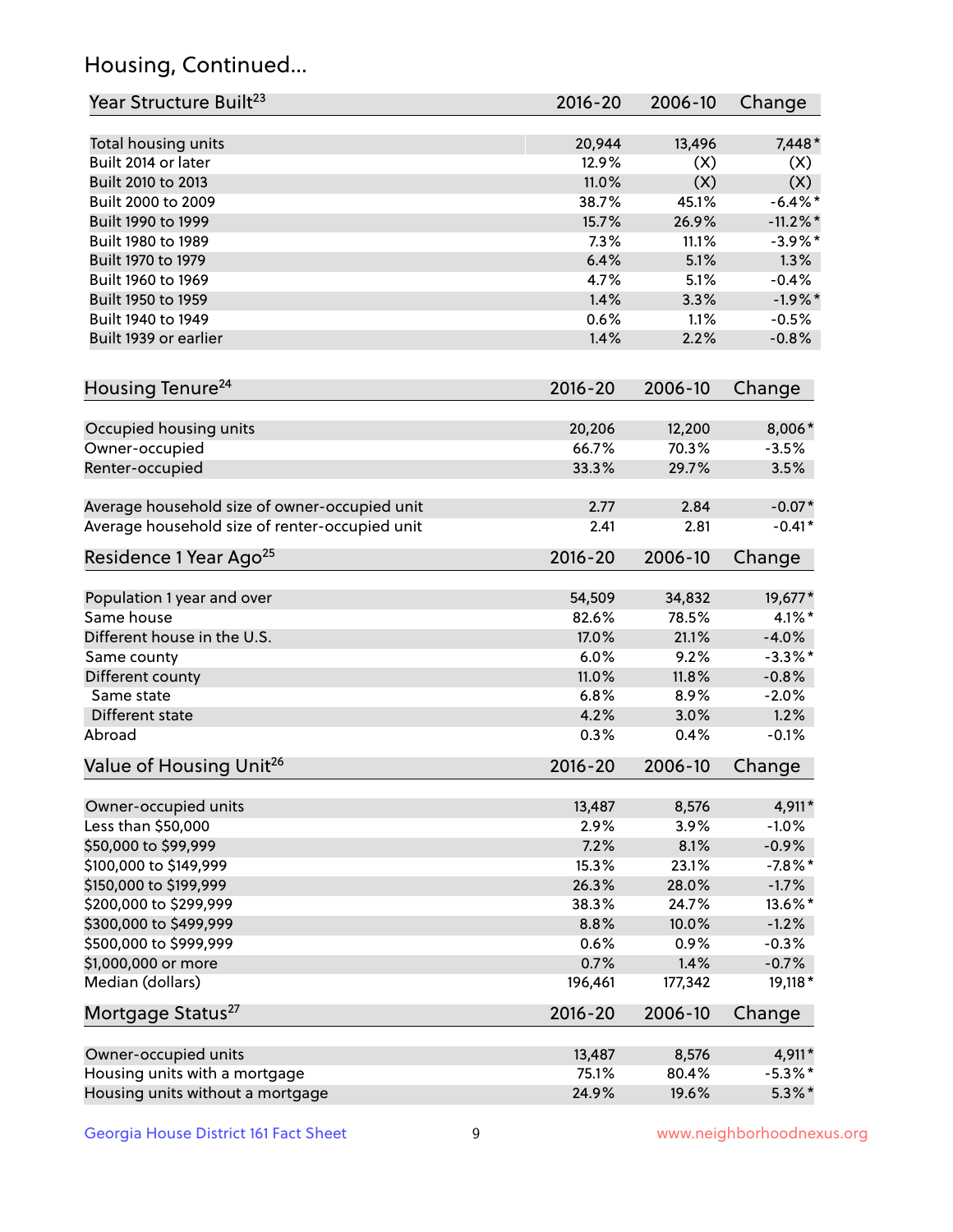## Housing, Continued...

| Selected Monthly Owner Costs <sup>28</sup>                                            | 2016-20     | 2006-10 | Change      |
|---------------------------------------------------------------------------------------|-------------|---------|-------------|
| Housing units with a mortgage                                                         | 10,128      | 6,894   | $3,233*$    |
| Less than \$300                                                                       | 0.3%        | 0.0%    | 0.3%        |
| \$300 to \$499                                                                        | 0.3%        | 1.3%    | $-1.0%$     |
| \$500 to \$999                                                                        | 9.5%        | 16.4%   | $-6.9\%$    |
| \$1,000 to \$1,499                                                                    | 39.4%       | 38.1%   | 1.3%        |
| \$1,500 to \$1,999                                                                    | 31.1%       | 24.9%   | $6.2\%$ *   |
| \$2,000 to \$2,999                                                                    | 17.8%       | 16.2%   | 1.6%        |
| \$3,000 or more                                                                       | 1.6%        | 3.2%    | $-1.5%$     |
| Median (dollars)                                                                      | 1,509       | 1,430   | $79*$       |
| Housing units without a mortgage                                                      | 3,359       | 1,681   | $1,678*$    |
| Less than \$150                                                                       | 3.4%        | 5.0%    | $-1.6%$     |
| \$150 to \$249                                                                        | 9.9%        | 12.8%   | $-2.9%$     |
| \$250 to \$349                                                                        | 12.8%       | 25.9%   | $-13.1\%$ * |
| \$350 to \$499                                                                        | 31.6%       | 31.6%   | $-0.1%$     |
| \$500 to \$699                                                                        | 27.4%       | 17.3%   | 10.1%       |
| \$700 or more                                                                         | 15.0%       | 7.3%    | 7.7%        |
| Median (dollars)                                                                      | 465         | 378     | $87*$       |
| Selected Monthly Owner Costs as a Percentage of<br>Household Income <sup>29</sup>     | $2016 - 20$ | 2006-10 | Change      |
| Housing units with a mortgage (excluding units where<br>SMOCAPI cannot be computed)   | 10,128      | 6,877   | $3,251*$    |
| Less than 20.0 percent                                                                | 49.8%       | 36.7%   | 13.1%*      |
| 20.0 to 24.9 percent                                                                  | 15.0%       | 18.2%   | $-3.2%$     |
| 25.0 to 29.9 percent                                                                  | 12.7%       | 13.0%   | $-0.3%$     |
| 30.0 to 34.9 percent                                                                  | 3.9%        | 9.1%    | $-5.2\%$ *  |
| 35.0 percent or more                                                                  | 18.6%       | 23.0%   | $-4.3%$     |
| Not computed                                                                          | $\pmb{0}$   | 17      | $-17$       |
| Housing unit without a mortgage (excluding units where<br>SMOCAPI cannot be computed) | 3,308       | 1,669   | 1,639*      |
| Less than 10.0 percent                                                                | 60.1%       | 47.7%   | 12.4%       |
| 10.0 to 14.9 percent                                                                  | 14.4%       | 19.6%   | $-5.2%$     |
| 15.0 to 19.9 percent                                                                  | 10.5%       | 16.4%   | $-5.8\%$ *  |
| 20.0 to 24.9 percent                                                                  | 2.4%        | 3.8%    | $-1.4%$     |
| 25.0 to 29.9 percent                                                                  | 2.5%        | 2.7%    | $-0.2%$     |
| 30.0 to 34.9 percent                                                                  | 0.9%        | 1.8%    | $-0.9%$     |
| 35.0 percent or more                                                                  | 9.1%        | 7.9%    | 1.1%        |
| Not computed                                                                          | 51          | 12      | 39          |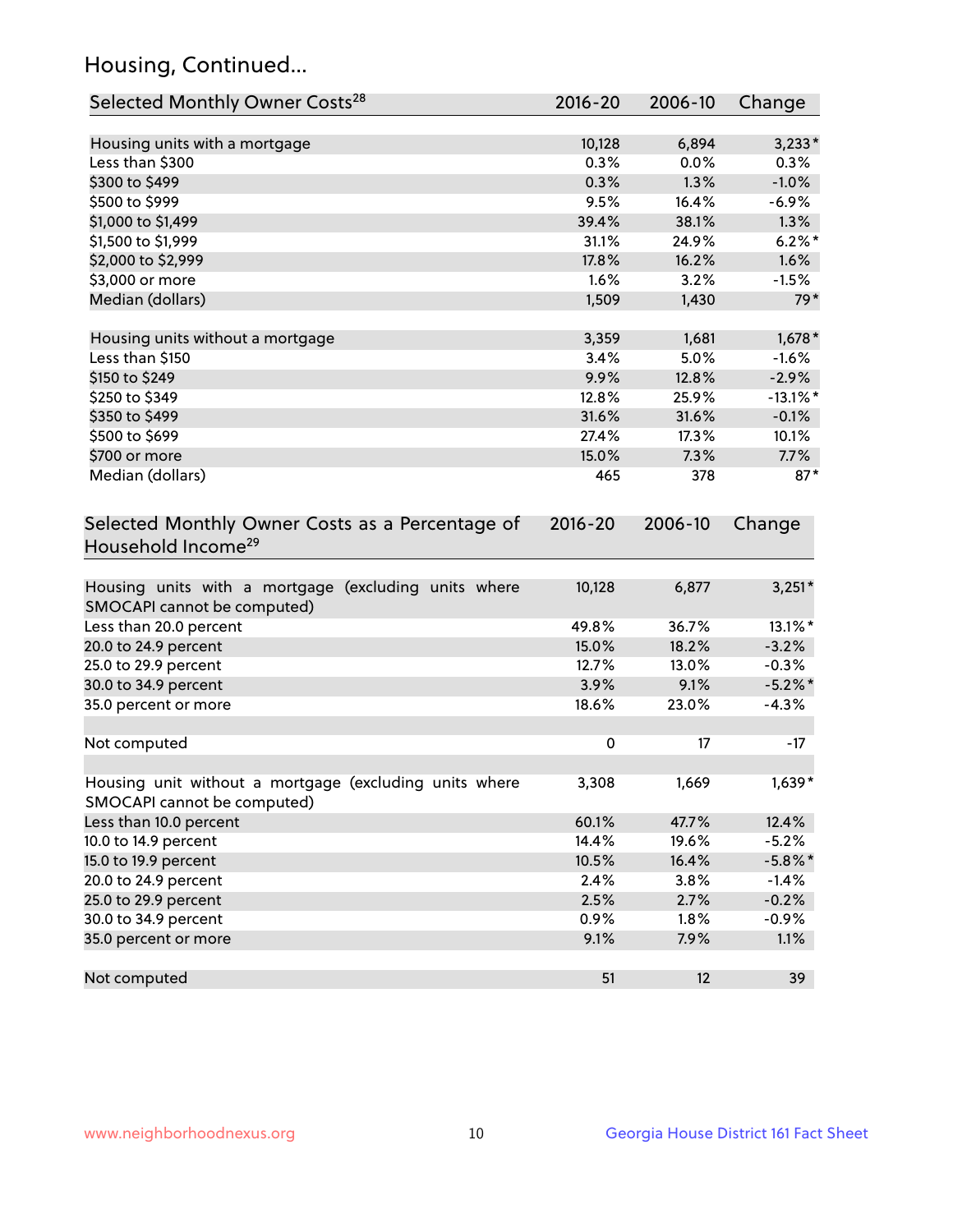## Housing, Continued...

| Gross Rent <sup>30</sup>                                                       | $2016 - 20$ | $2006 - 10$ | Change      |
|--------------------------------------------------------------------------------|-------------|-------------|-------------|
|                                                                                |             |             |             |
| Occupied units paying rent                                                     | 6,450       | 3,488       | $2,962*$    |
| Less than \$200                                                                | 0.0%        | 0.3%        | $-0.3%$     |
| \$200 to \$499                                                                 | 1.0%        | 3.1%        | $-2.1%$     |
| \$500 to \$749                                                                 | 8.8%        | 18.7%       | $-9.9%$     |
| \$750 to \$999                                                                 | 14.1%       | 31.7%       | $-17.6\%$ * |
| \$1,000 to \$1,499                                                             | 56.9%       | 42.9%       | 14.0%       |
| \$1,500 to \$1,999                                                             | 17.0%       | 2.7%        | 14.4%*      |
| \$2,000 or more                                                                | 2.1%        | 0.5%        | 1.6%        |
| Median (dollars)                                                               | 1,259       | 1,173       | 85          |
|                                                                                |             |             |             |
| No rent paid                                                                   | 270         | 136         | $134*$      |
|                                                                                |             |             |             |
| Gross Rent as a Percentage of Household Income <sup>31</sup>                   | $2016 - 20$ | 2006-10     | Change      |
|                                                                                |             |             |             |
| Occupied units paying rent (excluding units where GRAPI<br>cannot be computed) | 6,410       | 3,480       | 2,930*      |
| Less than 15.0 percent                                                         | 19.1%       | 16.3%       | 2.8%        |
| 15.0 to 19.9 percent                                                           | 16.9%       | 17.8%       | $-0.9%$     |
| 20.0 to 24.9 percent                                                           | 18.8%       | $10.8\%$    | $8.0\%$ *   |
| 25.0 to 29.9 percent                                                           | 12.0%       | 10.0%       | 2.0%        |
| 30.0 to 34.9 percent                                                           | 8.8%        | 15.5%       | -6.7%       |
|                                                                                |             |             |             |

| Occupied units paying rent (excluding units where GRAPI<br>cannot be computed) | 6,410   | 3,480 | $2,930*$  |
|--------------------------------------------------------------------------------|---------|-------|-----------|
| Less than 15.0 percent                                                         | 19.1%   | 16.3% | 2.8%      |
| 15.0 to 19.9 percent                                                           | 16.9%   | 17.8% | $-0.9%$   |
| 20.0 to 24.9 percent                                                           | 18.8%   | 10.8% | $8.0\%$ * |
| 25.0 to 29.9 percent                                                           | 12.0%   | 10.0% | 2.0%      |
| 30.0 to 34.9 percent                                                           | $8.8\%$ | 15.5% | $-6.7%$   |
| 35.0 percent or more                                                           | 24.5%   | 29.7% | $-5.2%$   |
|                                                                                |         |       |           |
| Not computed                                                                   | 310     | 144   | $166*$    |

## Transportation

| Commuting to Work <sup>32</sup>           | 2016-20 | 2006-10 | Change     |
|-------------------------------------------|---------|---------|------------|
|                                           |         |         |            |
| Workers 16 years and over                 | 26,414  | 16,394  | 10,020*    |
| Car, truck, or van - drove alone          | 90.8%   | 84.7%   | $6.1\%$ *  |
| Car, truck, or van - carpooled            | 3.2%    | 10.5%   | $-7.3\%$ * |
| Public transportation (excluding taxicab) | 0.3%    | 0.3%    | 0.1%       |
| Walked                                    | 0.4%    | 0.3%    | 0.2%       |
| Other means                               | $1.3\%$ | 0.7%    | 0.6%       |
| Worked at home                            | 3.9%    | 3.5%    | 0.4%       |
|                                           |         |         |            |
| Mean travel time to work (minutes)        | 27.7    | 25.3    | 2.4        |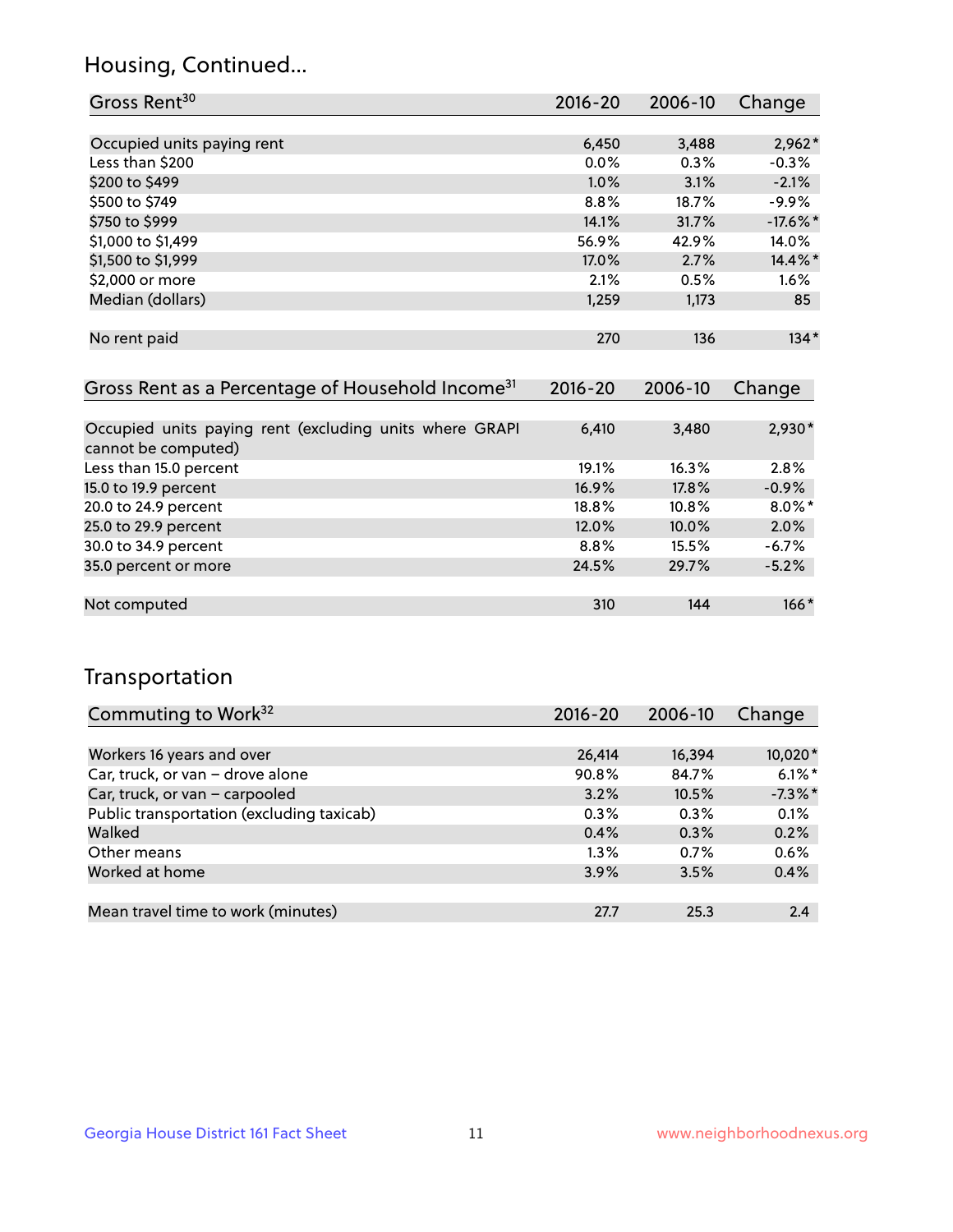## Transportation, Continued...

| Vehicles Available <sup>33</sup> | $2016 - 20$ | 2006-10 | Change  |
|----------------------------------|-------------|---------|---------|
|                                  |             |         |         |
| Occupied housing units           | 20,206      | 12,200  | 8,006*  |
| No vehicles available            | $1.6\%$     | $1.7\%$ | $-0.2%$ |
| 1 vehicle available              | 25.1%       | 25.3%   | $-0.2%$ |
| 2 vehicles available             | 48.2%       | 48.8%   | $-0.6%$ |
| 3 or more vehicles available     | 25.1%       | 24.2%   | 0.9%    |

#### Health

| Health Insurance coverage <sup>34</sup>                 | 2016-20 |
|---------------------------------------------------------|---------|
|                                                         |         |
| Civilian Noninstitutionalized Population                | 53,022  |
| With health insurance coverage                          | 92.2%   |
| With private health insurance coverage                  | 81.3%   |
| With public health coverage                             | 22.0%   |
| No health insurance coverage                            | 7.8%    |
| Civilian Noninstitutionalized Population Under 19 years | 14,741  |
| No health insurance coverage                            | 2.2%    |
| Civilian Noninstitutionalized Population 19 to 64 years | 32,667  |
| In labor force:                                         | 26,799  |
| Employed:                                               | 24,986  |
| With health insurance coverage                          | 90.8%   |
| With private health insurance coverage                  | 89.1%   |
| With public coverage                                    | 5.8%    |
| No health insurance coverage                            | 9.2%    |
| Unemployed:                                             | 1,813   |
| With health insurance coverage                          | 48.2%   |
| With private health insurance coverage                  | 46.3%   |
| With public coverage                                    | 9.4%    |
| No health insurance coverage                            | 51.8%   |
| Not in labor force:                                     | 5,868   |
| With health insurance coverage                          | 90.6%   |
| With private health insurance coverage                  | 74.5%   |
| With public coverage                                    | 26.4%   |
| No health insurance coverage                            | 9.4%    |